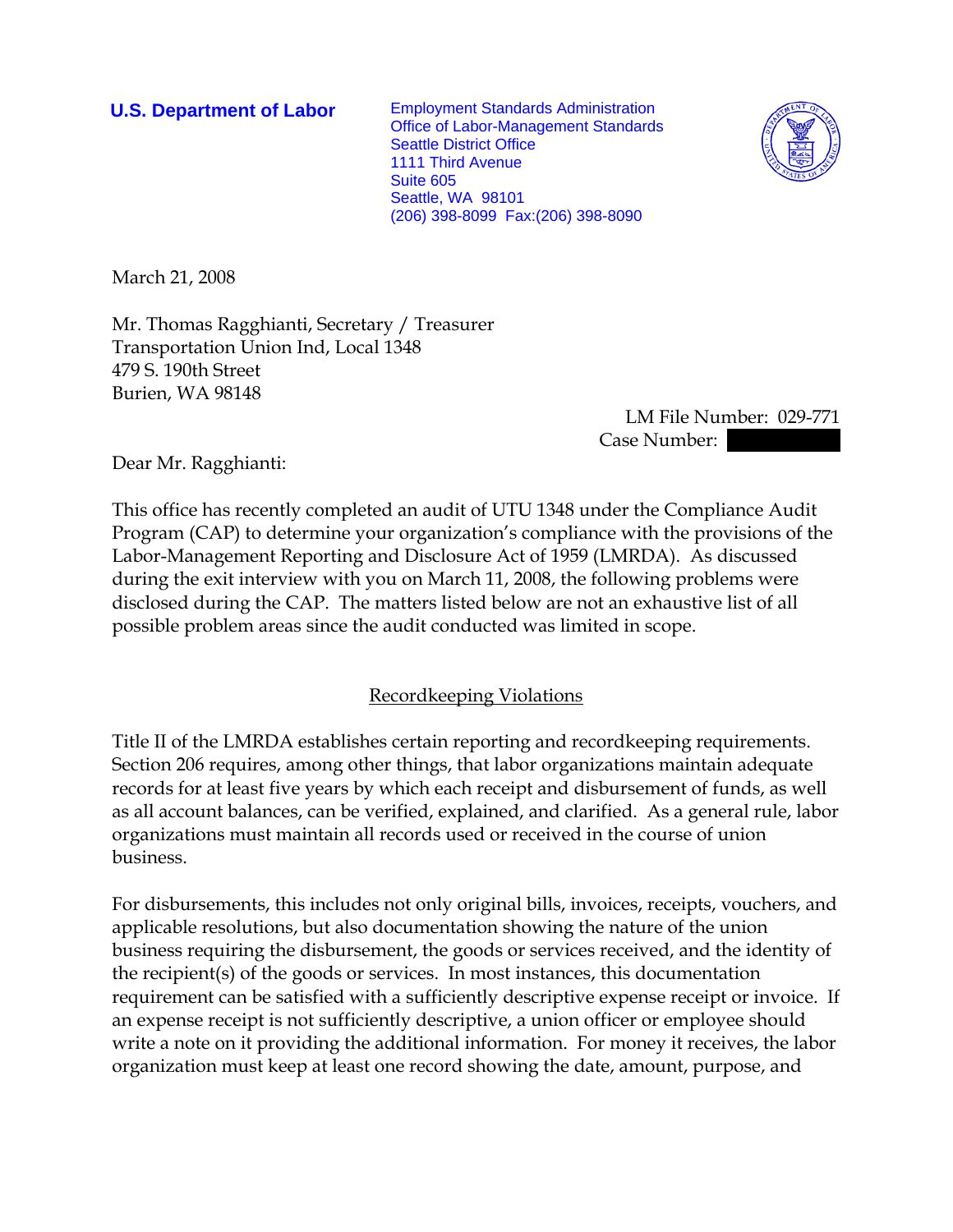source of that money. The labor organization must also retain bank records for all accounts.

The audit of Local 1348's 2007 records revealed the following recordkeeping violation:

Information not Recorded in Meeting Minutes

During the audit, Mr. Ragghianti advised OLMS that many union expenses and disbursements are authorized at general membership meetings. These authorizations should be noted in the meeting minutes, which are kept as records of approval. UTU 1348 failed to maintain meeting minutes for all meetings during the 2007 fiscal year at which expenses were authorized by the membership.

Based on your assurance that Local 1348 will retain adequate documentation in the future, OLMS will take no further enforcement action at this time regarding the above violation.

## Reporting Violations

The audit disclosed a violation of LMRDA Section 201(b), which requires labor organizations to file annual financial reports accurately disclosing their financial condition and operations. The Labor Organization Annual Report (Form LM-3) filed by Local 1348 for fiscal year ending December 31, 2007, was deficient in the following areas:

Disbursements to Officers

Local 1348 did not include some reimbursements to officers in the amounts reported Item 24 (All Officers and Disbursements to Officers). It appears the union erroneously reported these payments in Item 54.

The union must report most direct disbursements to Local 1348 officers and some indirect disbursements made on behalf of its officers in Item 24. A "direct disbursement" to an officer is a payment made to an officer in the form of cash, property, goods, services, or other things of value. See the instructions for Item 24 for a discussion of certain direct disbursements to officers that do not have to be reported in Item 24. An "indirect disbursement" to an officer is a payment to another party (including a credit card company) for cash, property, goods, services, or other things of value received by or on behalf of an officer. However, indirect disbursements for